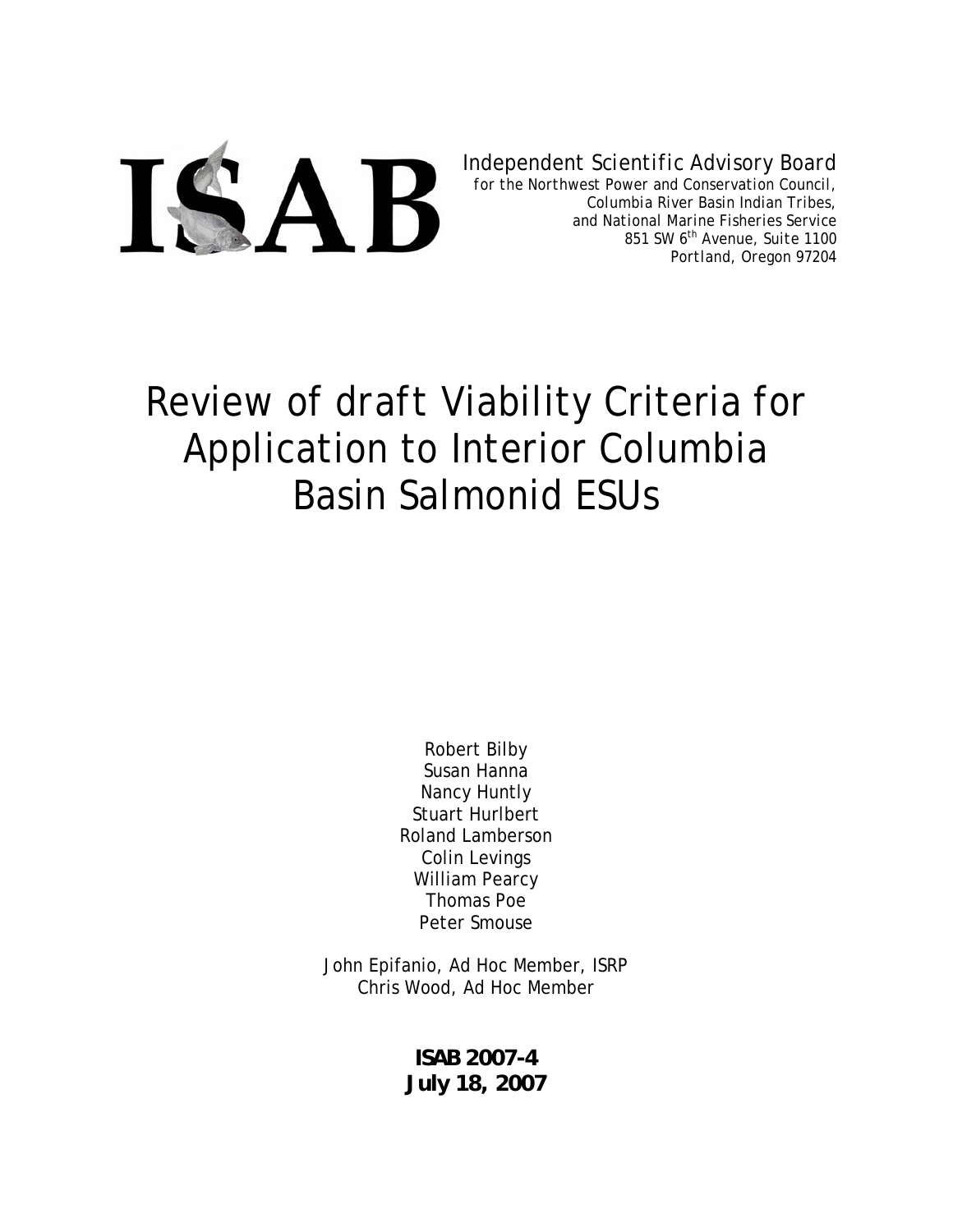# Review of *draft* Viability Criteria for Application to **Interior Columbia Basin Salmonid ESUs**

### **Contents**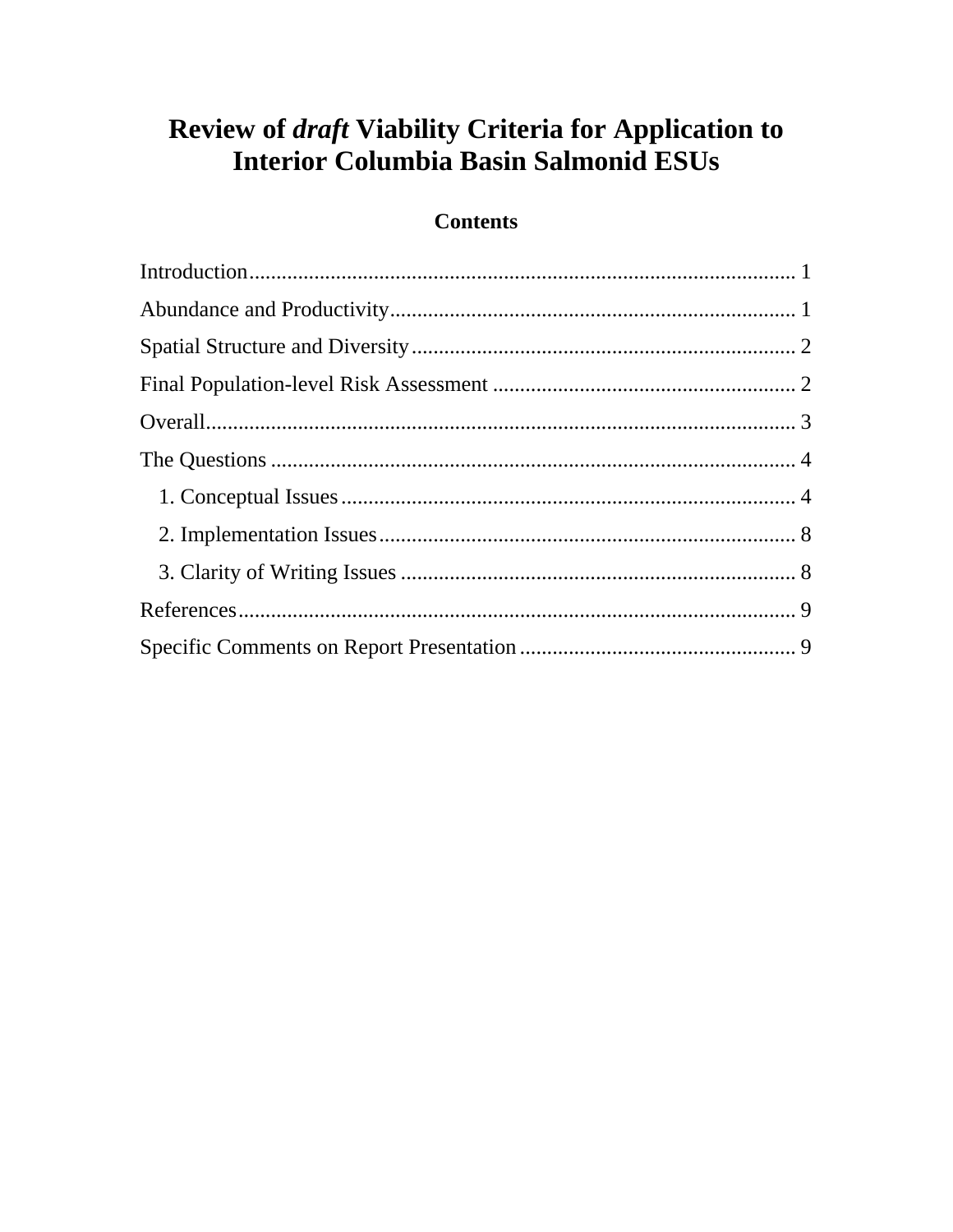# <span id="page-2-0"></span>**Review of** *draft* **Viability Criteria for Application to Interior Columbia Basin Salmonid ESUs**

#### **Introduction**

In a March 16, 2007 letter from NOAA Fisheries, Dr. Usha Varanasi requested that the ISAB review the March, 2007 technical review draft of the *Viability Criteria for Application to Interior Columbia Basin Salmonid ESUs*.

The review request included three specific questions:

- 1) Are the specific approaches and methods used by the Interior Columbia Technical Recovery Team (ICTRT) to develop viability criteria scientifically sound? Are there any significant conceptual flaws in the ICTRT's approach to developing the criteria?
- 2) Can the criteria be assessed using the types of data that are, or could reasonably be, collected for the Interior Columbia River Salmonid evolutionary significant units (ESUs)?
- 3) Is the report clearly written? Are the methods described in sufficient detail for a reader to understand and replicate what was done? Are the assumptions and uncertainties about the analyses clearly described?

The answer to each of the questions is at least a qualified yes. The weakest part of the report may be the clarity of writing (undefined acronyms, typos, jargon, missing references, incorrectly numbered figures, etc.).

# **Abundance and Productivity**

The centerpiece of a science-based recovery plan should be a rigorous approach that has as its foundation a model or models by which one can judge the strategies for recovery, progress toward recovery, and determine needs for further research, data collection, and analyses leading to adaptive management decisions. The model proposed in this plan is simple in terms of variables and parameters, but it is applied in a rather sophisticated manner. The authors develop viability curves based on a "hockey-stick" model using combinations of abundance and productivity. More specifically, they developed the viability curves using a simulation procedure that incorporates a quasi-extinction threshold. They then modified the resulting viability curves by superimposing minimum abundance thresholds. Populations are categorized by how their geometric mean abundance and productivity compare with the particular levels of vulnerability provided by the viability curves (e.g., does it fall above or below the 5% probability of extinction in the next 100 years). Variability and uncertainty are addressed by requiring that the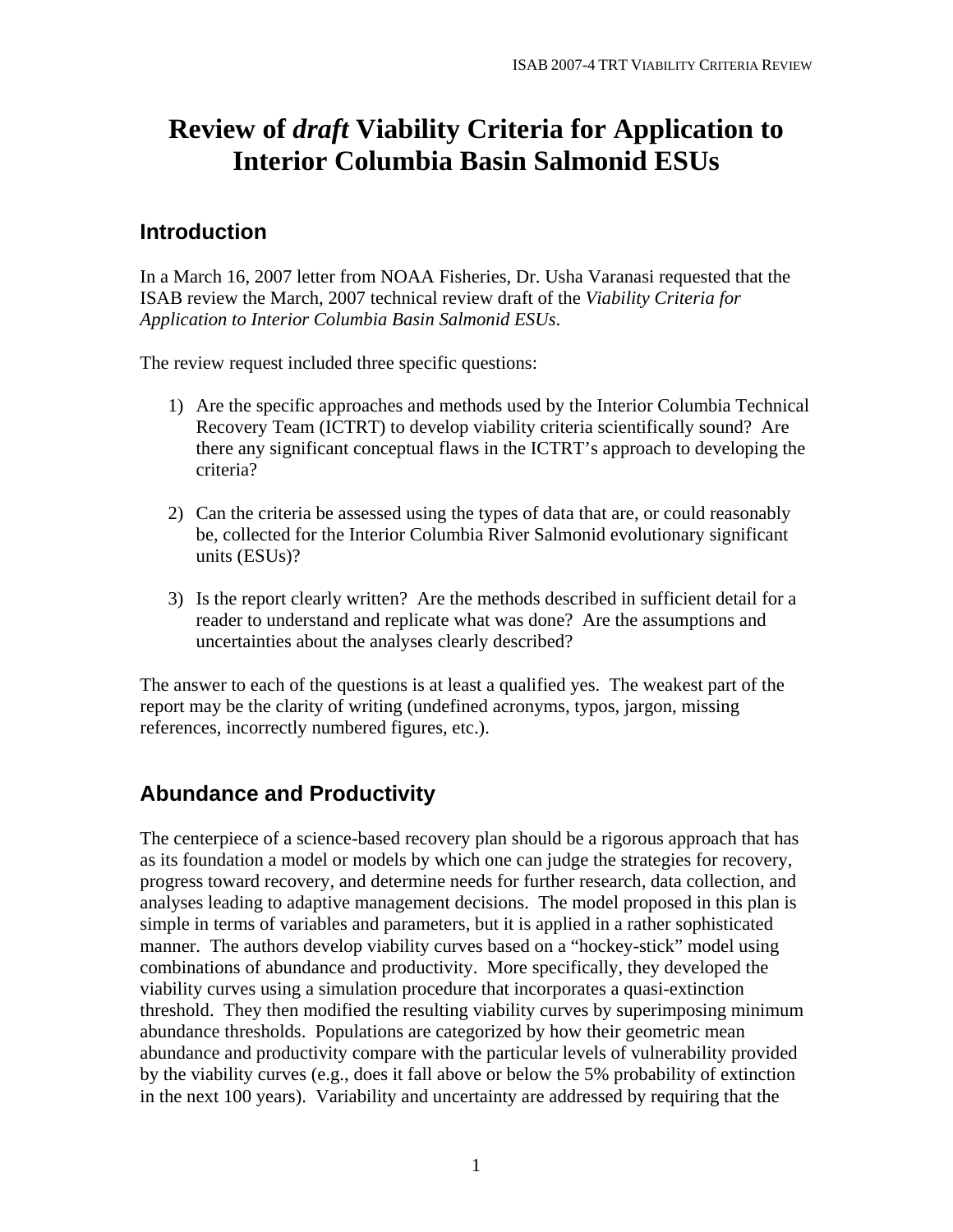<span id="page-3-0"></span>productivity/abundance point be approximately one standard error above the viability curve claimed as the risk level for the population.

The great uncertainty regarding salmon and steelhead dynamics in the ocean precludes the development of a full life history model at the present time, so some type of simple stock recruit model is the only reasonable choice for the underlying model in the recovery plans pending an increased understanding of salmon dynamics in the ocean. The choice of the hockey-stick model will likely serve as well as a Ricker or Beverton-Holt model. Though the model appears to be applied appropriately, the accompanying text is often not completely clear on the relationship between the variables and the parameters in the implementation of this model.

## **Spatial Structure and Diversity**

To address spatial structure and the diversity within the ESUs of concern, the authors have broken down these criteria to reflect the extent of demographic connection between and within the various levels of subgroups: constituent major population groups (MPGs) and populations. At the lowest level, populations are categorized by the spatial complexity of their spawning areas: linear, dendritic, trellis, and major spawning areas with separated minor areas (core-satellite). A categorical assessment is applied at several levels to generate a final evaluation of spatial structure and diversity. This categorical assessment applies sets of quantitative or qualitative rules to characterize various aspects of spatial structure and diversity, and a final framework is provided which guides the integration of these metrics and provides a final spatial structure and diversity rating.

In a 2003 document (ISAB 2003) the ISAB reviewed earlier work on the identification of independent salmonid populations within ESUs. In their comments the ISAB was critical of the work's lack of transparency. General guidelines had been given, but few concrete rules for their application were provided. The new document (the subject of this review) is much improved in that regard. It lays out the basis for the breakdown of the ESUs into their component parts and the assessment of these components with regard to both spatial structure and diversity – thus addressing the earlier concern about transparency. It also provides a clearer framework for aggregating the several metrics to determine a final spatial structure and diversity rating.

#### **Final Population-level Risk Assessment**

The authors develop a simple matrix or categorical approach to rating the overall population-level risk. Populations are ranked as high, moderate, low, or very low risk, with respect to both spatial structure/diversity and abundance/productivity. For example, the combination of *low* spatial structure/diversity risk and *very low* abundance/productivity risk might provide an overall *highly viable* population-level rating while *low* risk abundance and productivity with *very low* spatial structure and diversity risk may only result in an overall *viable* population-level rating.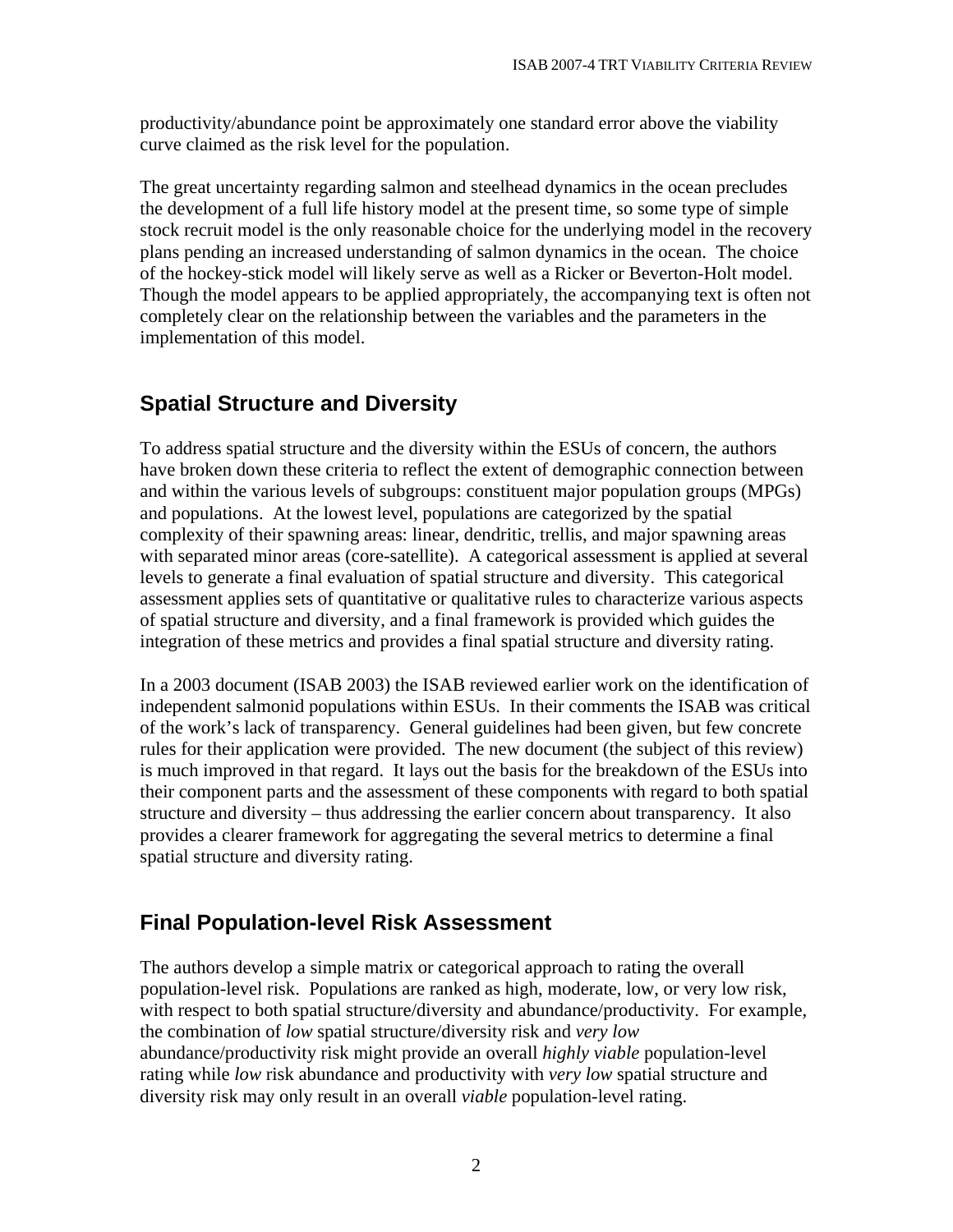<span id="page-4-0"></span>Again, structurally this seems to be a reasonable approach to combining the two parallel assessments (spatial structure/diversity and abundance/productivity) into one overall risk status assessment.

#### **Overall**

The proposed criteria are based on a well-reasoned and well-supported set of scientific principles and are laid out in a relatively transparent fashion with clear guidelines and examples for their application. The definition of viability includes self-sustainable and persistent "without [ongoing] input of hatchery-produced fish" and is tied to an articulated general policy decision (i.e., 5% risk of extinction probability in a 100 year period), which has a basis in the NRC (1995) report. The establishment of metrics specific to Interior Columbia Basin salmon and steelhead implies objectives that are quantitatively based and establish an inherent need for monitoring and evaluation within an adaptive recovery framework. The criteria establish approximate thresholds but are effectively "silent" on the specific approach to reach a level of risk, viability, or recovery. Decisions on the specific approaches are left to the managers responsible for achieving such objectives.

The ICTRT encourages the use of multiple approaches (models) as independent lines of evidence to address uncertainties and evaluate risks because there is no single best, unbiased, or universally accepted predictor. The viability criteria appear to be developed independent of specific ESU designation and criteria (isolation and importance to species' diversity), which permits more general application beyond the focus of the specific case examined by the ICTRT. In cases where ESUs have a single MPG, criteria are more stringent in recognition of the special risks in these situations. All of these are very positive features.

It is important to emphasize the adaptive nature of the recovery plans and their implementation since the recovery of these species will not be taking place in a static environment. Global climate change is already responsible for earlier peak flows on many of the rivers and streams in the Columbia River Basin and more substantial changes are predicted for the future (ISAB 2007a). At the same time the Pacific Northwest is experiencing a significant population increase. The accompanying development will likely have a negative impact on water quality in the rivers and streams in the region along with increased demands for hydropower and water for human consumption (ISAB 2007b). All of these factors make it imperative that recovery plans incorporate rigorous monitoring and evaluation and be adaptive as the environmental changes evolve.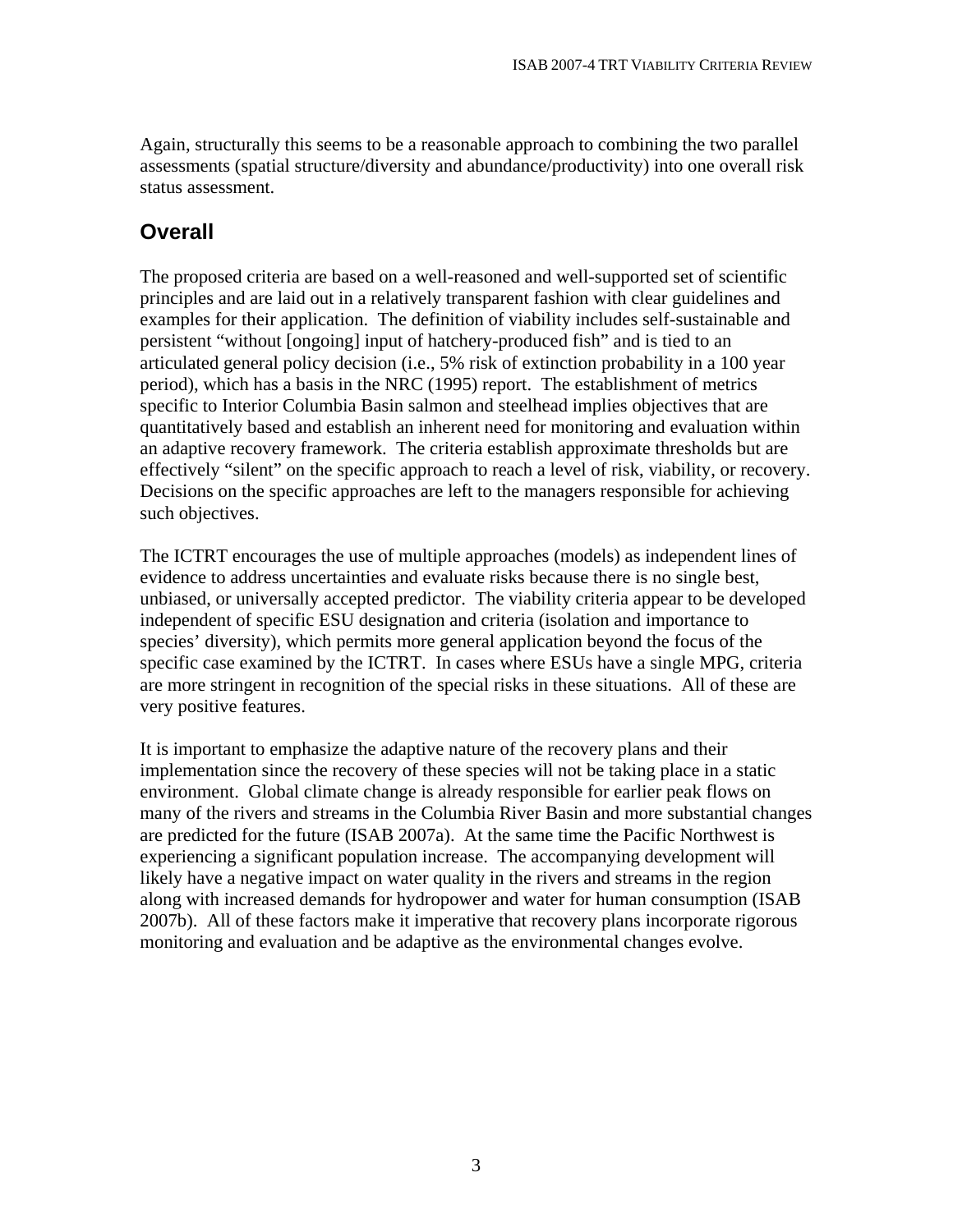### <span id="page-5-0"></span>**The Questions**

#### *1. Conceptual Issues*

Are the specific approaches and methods used by the ICTRT to develop viability criteria scientifically sound? Are there any significant conceptual flaws in the ICTRT's approach to developing the criteria?

The general approach employed by the ICTRT and the underlying understanding of conservation biology and salmon biology are scientifically defensible with no apparent conceptual gaps that might negate the defensibility of the approach. The approach used to establish recovery criteria:

- 1) is quantifiable and objective-based;
- 2) recognizes ecological and demographic elements as well as evolutionary and genetic ones;
- 3) recognizes the interaction of compositional attributes (i.e., abundance and productivity) with structural attributes (i.e., spatial and temporal structure) and functional attributes (i.e., life-history diversity) of the ESUs in question;
- 4) takes a hierarchical approach toward population, meta-population, and ESU complexity;
- 5) provides a high-level of transparency in most areas, especially in that it articulates analytical assumptions and has built-in decision maps to guide application;
- 6) recognizes (and articulates) key uncertainties in available information and understanding along with a need for effectiveness monitoring and evaluation;
- 7) assumes that estimates may carry error, have variances around means, and may change through time in reaction to natural and human-caused environmental changes;
- 8) uses real-world examples to test models and assumptions;
- 9) identifies where science informs policy, but recognizes that specific kinds of decisions or judgments are policy rather than scientific; and
- 10) makes full use of VSP, RSRP, ISAB, NRC, and published peer-reviewed literature as the basis for developing criteria.

#### **Potential concerns:**

• The hierarchical approach (populations, MPGs, ESUs) seems well reasoned and based on decades of scientific findings concerning the complex structure of salmonid meta-populations. It is logical that a viable ESU will have viable components, but what are the limits for assigning viability at the higher levels based on cumulative effects at a next lower level? To what extent can a viable ESU have nonviable parts (populations)? Does this lead to saying that a few strong sub-components might lead to ESU viability while letting other subcomponents effectively go extinct? The ISAB's previous review of TRT documents addressed this issue. See [www.nwcouncil.org/library/isab/isab2003-](http://www.nwcouncil.org/library/isab/isab2003-4.htm) [4.htm\)](http://www.nwcouncil.org/library/isab/isab2003-4.htm). Also see [www.nwcouncil.org/library/isab/isab2005-2.htm:](http://www.nwcouncil.org/library/isab/isab2005-2.htm) "Evaluation of ESU viability should rest not only on the numbers of component populations or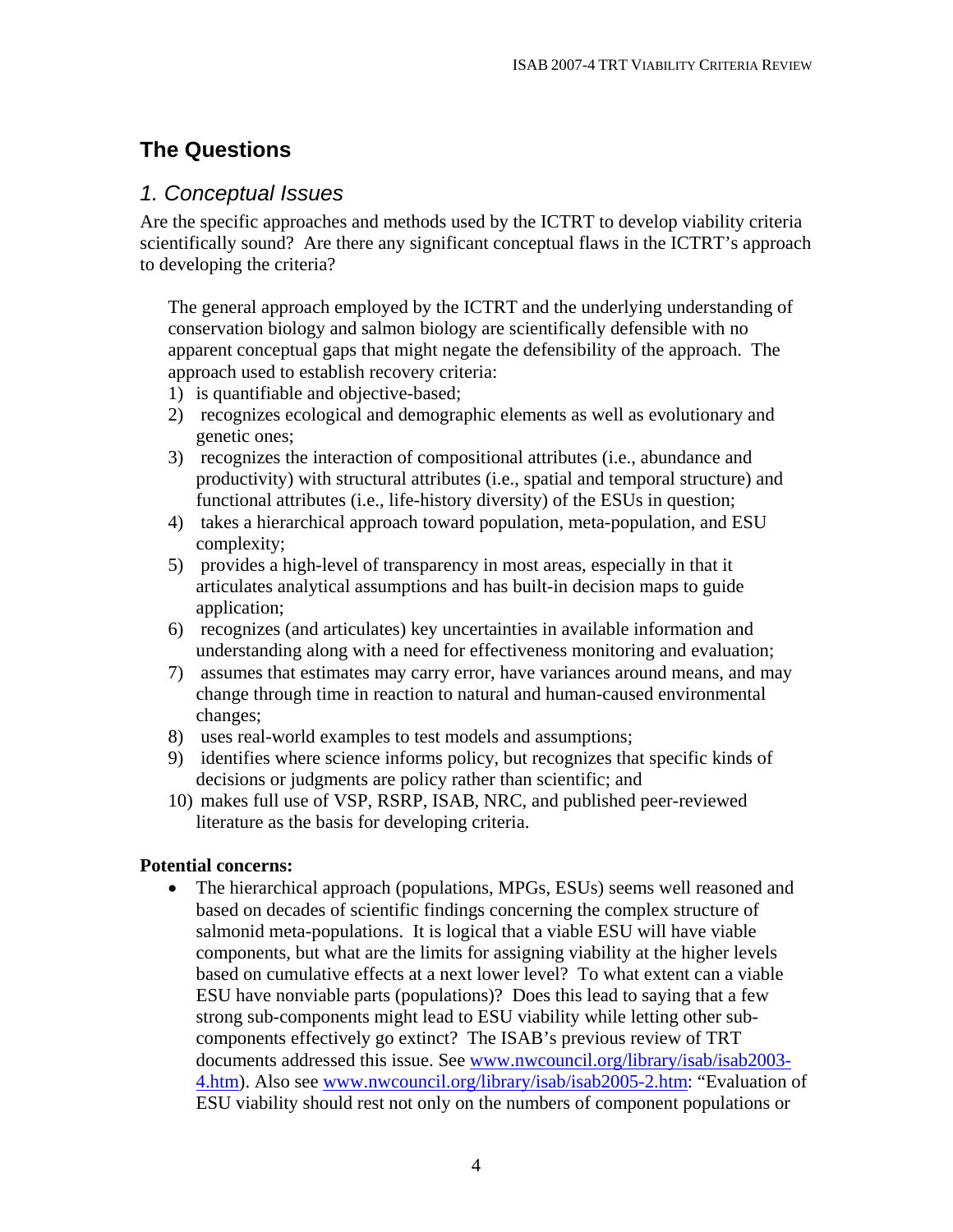on the abundance and productivity of those individual populations, but also should be based on the population dynamics within the ecosystem as a whole."

- Historical information is extremely difficult to assemble and interpret. Therefore, baseline is necessarily a "best judgment." Especially problematic is how best to "recreate" or recover extirpated populations or MPGs because we don't know the most complementary source or because such, if known, is not accessible.
- Historic capacity and population size was modeled, as we understand it, from estimates of spawning and rearing habitat based on stream morphologies, sediment, erodibility, and flow velocities. Temperatures are mentioned, but water quality, to our knowledge, is not. Are contemporary conditions assumed? Contemporary and historic conditions could be very different.
- Page 8: The ESU viability criterion is "*All extant MPGs and any extirpated MPGs critical for proper functioning of the ESU should be at low risk.*" The paragraph below the criterion defines MPGs, stating that they are "*geographically and genetically cohesive groups of populations within an ESU and are thus critical components of ESU-level spatial structure and diversity.*"

This definition seems at odds with the ESU viability criterion, implying that an ESU with even a single extirpated MPG is non-viable. The implication is probably not intended, judging from later text about criteria to determine whether or not an extirpated MPG is critical (pages 14 and 15). However, there seems not to have been any consideration of whether some extant MPGs might not be critical. Presumably, the same criteria could be applied. Also, how can extirpated MPGs be at low risk?

- Page 9: The biological or scientific basis for the five MPG viability criteria (specifically #1 and #2) is not transparent. The rationale would add to the discussion.
- MPG viability criterion  $#3$  population size: It is difficult to follow what is intended by "size" here, and to judge whether the logic or just the writing is muddled. The bullet on page 9 states that size categories are based on "*historical intrinsic potential*" and generally reflect the historical proportions present in the MPG. The corresponding paragraph on page 11 does not define historical intrinsic potential or historical proportions; instead, it refers to "*size distribution of populations*" and states that large populations are more likely to have served historically as "*source*" areas, and that they are at lower risk of total loss from localized catastrophic risks. It seems that three concepts have been conflated: abundance, productivity, and spatial extent. Later in the document, it seems that the metric developed to address this criterion refers only to historical spatial extent. If this is true, the justification on page 11 seems inadequate to link the metric to rescue potential (most related to productivity, as suggested by the terms "historical intrinsic potential" and "source area").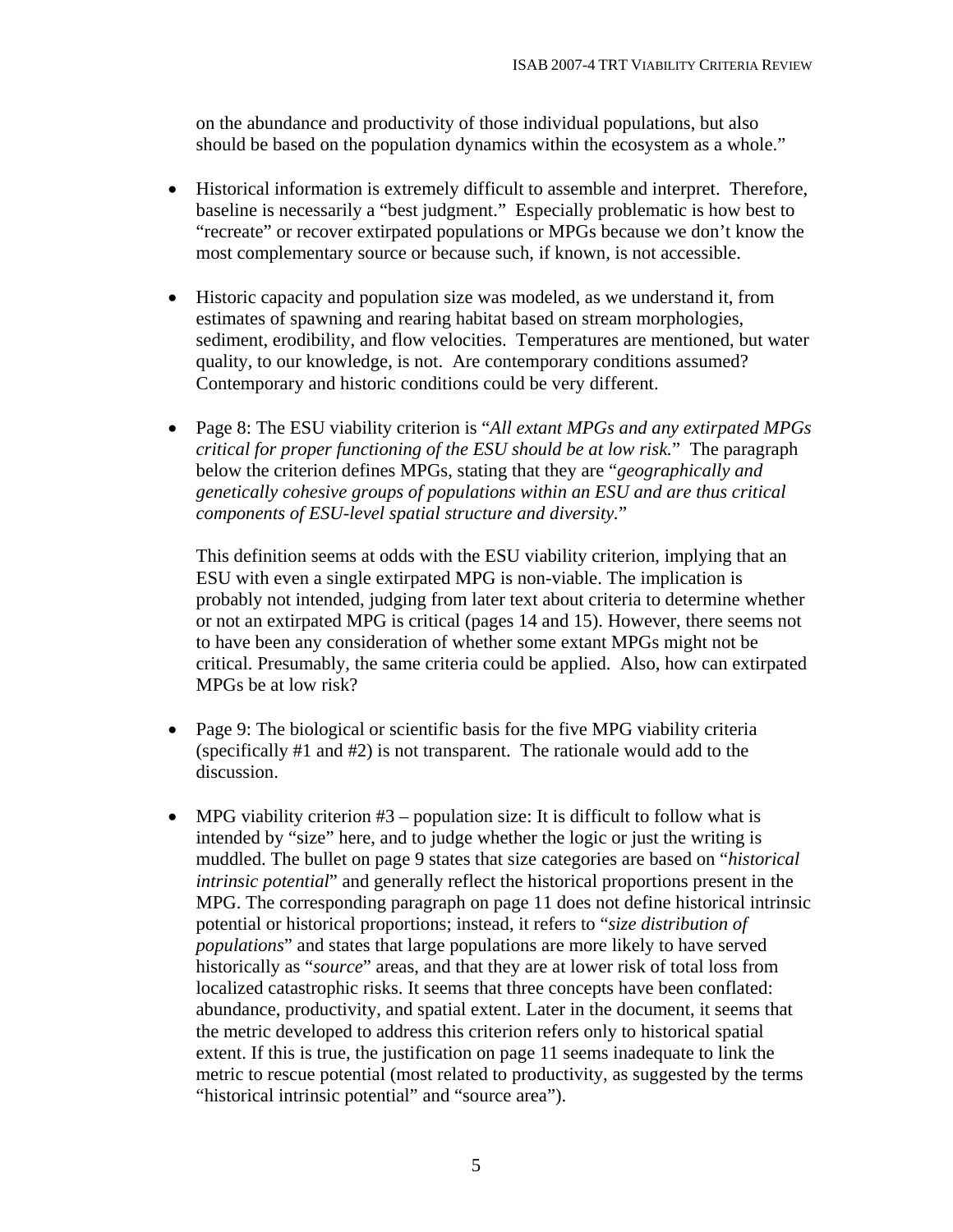- MPG viability criterion #4 is it correct to assume that this holds only for life history variants (e.g., runs) that are not separate ESUs?
- MPG viability criterion #5 maintained populations: The statement on page 11 that "*The primary intent is to avoid situations where one or more of these populations serve as an overall 'sink' for production across an MPG*" seems at odds with the definition of populations as units that are demographically independent within a 100-year period (McElhany et al. 2000). The phrase "*a sink for production*" implies demographic linkage in the metapopulation sense, which would preclude delineation as an independent population. The logic would be more coherent if the intention was merely to provide a longer term evolutionary connection by maintaining gene flow at levels too low to link populations demographically. Perhaps this is what was really intended.
- There needs to be some clarification of the full method used for adapting the viability curves in regard to spawning and rearing habitat.
- The biological or scientific basis for the four population size categories is not transparent (page 16, last paragraph). Also, is this the same as Weighted Area Category in Table 2a?
- The sensitivity analyses referred to on p. 28 and in Appendix A are particularly hard to decipher.
- Abundance and productivity criteria: The overall approach can be summarized as follows:
	- a) A risk target (<5% in 100 years) is set arbitrarily by policy albeit from recommendations from the NRC (1995) review. Ultimately, new information or approaches may supersede this target in the foreseeable future.
	- b) A quasi-extinction threshold (QET)(spawning abundance  $\leq 50$  for 4 consecutive years) is set based on guidelines that consider known risks (inbreeding depression and demographic stochasticity) which then do not have to be modeled explicitly.
	- c) Quasi-extinction risk is computed for each combination of productivity and abundance based on empirical data about productivity and environmental variability, an assumed reproductive failure threshold, and by assuming a hockey-stick model of density dependence. Isopleths for 1, 5, and 25% quasiextinction risk demarcate categories for population viability.
	- d) An additional constraint (minimum spawning abundance >500) is superimposed to address longer term concerns about the loss of genetic diversity (which depends primarily on absolute population size).
	- e) The minimum abundance constraint is modified to avoid risks associated with low spawning density; it is increased for populations with larger historical spatial extent.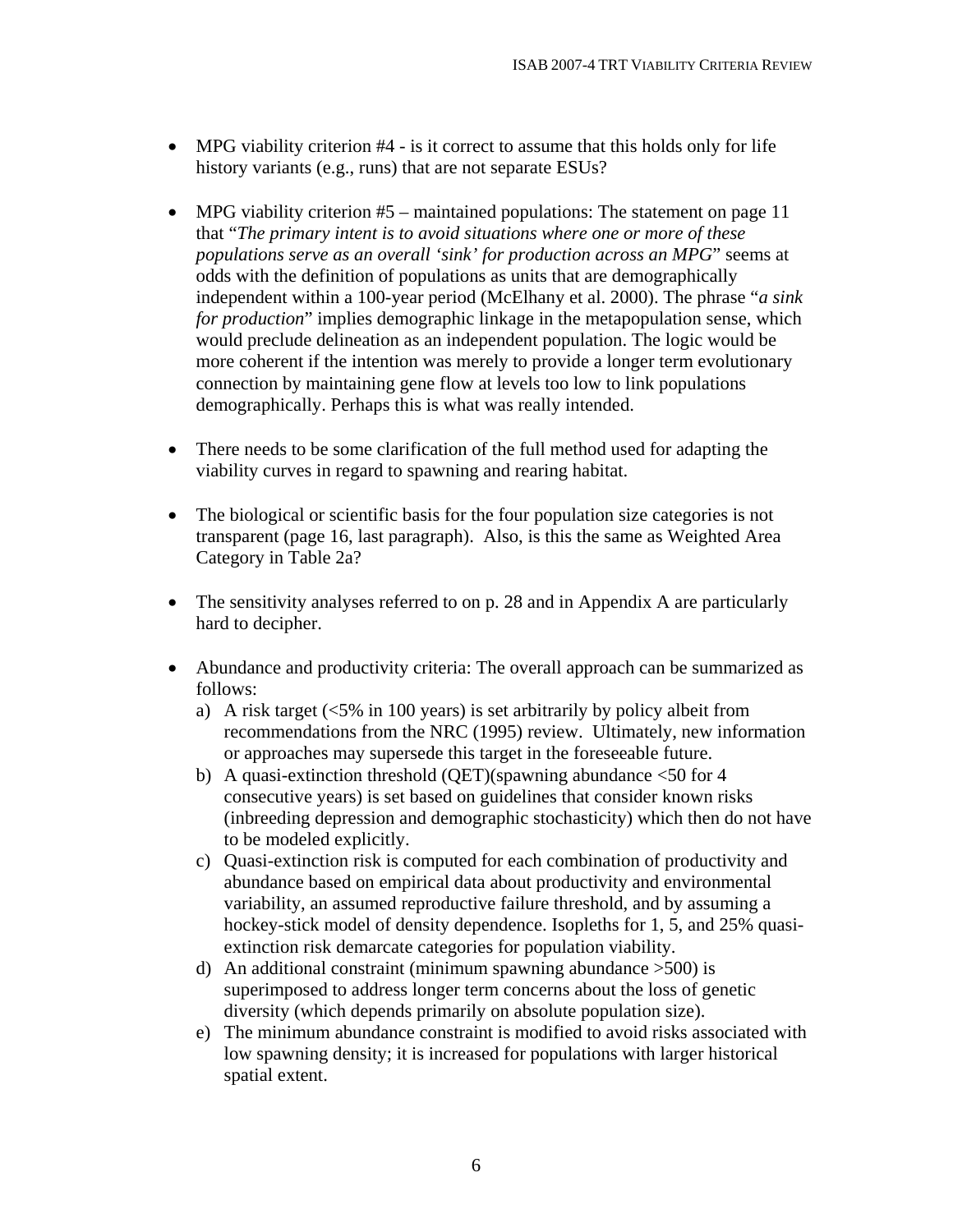f) Constraints  $(c - e)$  jointly constitute three viability curves against which empirical data on geometric mean abundance and geometric mean productivity from each population are tested to designate population viability risk as very low, low, moderate, or high.

Three conceptual issues warrant further consideration or clarification.

First, the quasi-extinction threshold used seems inconsistent with advice from the Recovery Science Review Panel, judging by text on page 27,  $2<sup>nd</sup>$  paragraph. Why 50 instead of 100? A total escapement over four consecutive years as low as 50 spawners could fail to trigger the quasi-extinction threshold of 50 if the spawning occurred all in one year. The probabilities of quasi-extinction should not be considered equivalent to the probability of biological extinction. Rather, the former should be interpreted as the probability of entering a state where the risk of extinction cannot be modeled but is considered to be unacceptably high. The true probability of extinction could be bounded by probabilities derived using quasiextinction thresholds of 1 and 100.

Second, step (e) seems ad hoc, and apparently lacks the conceptual rigor of previous steps. For example, why are these adjustments different for Chinook and steelhead? If the concerns about risk at low density arise from demographic and ecological risks that cannot be modeled adequately, then perhaps they should have been addressed in step (b) by adjusting the quasi-extinction threshold to be a function of habitat area and species.

Third, if empirical data are sufficient to compute mean productivity ( $\ln r =$ ln(Returns/Spawner)), then it seems likely that they would also be sufficient to estimate intrinsic productivity  $(r_{\text{max}})$ , or perhaps better, productivity standardized at the quasi-extinction threshold. Either of these approaches would control for the effect of density dependence, which geometric mean productivity does not. In the absence of human threats, a population with high intrinsic productivity that is moderately abundant at natural equilibrium would have high viability, yet it would have a mean productivity of only 1, and presumably it would score poorly against the viability curve in the test described. Comparisons in this document depend greatly on two assumptions: (i) the hockey-stick model adequately describes the underlying stock-recruitment (S-R) relationship and (ii) spawning escapements over the last 20 years have been less than the spawner breakpoint (SB). Under these assumptions, observed geometric mean productivity is a reasonable estimate of the A parameter. Observed geometric mean productivity would underestimate intrinsic productivity,  $ln(r_{max})$ , for a Ricker S-R curve, and even more so, for a Beverton-Holt S-R curve. In these respects, the analysis of empirical data might be considered precautionary.

• Table 6, page 44 - incorporating uncertainty: In the first row (Option A), transitions from very low, to low, and moderate risk appropriately correspond to the 1, 5, and 25% viability curves. Why is the tolerance for being above the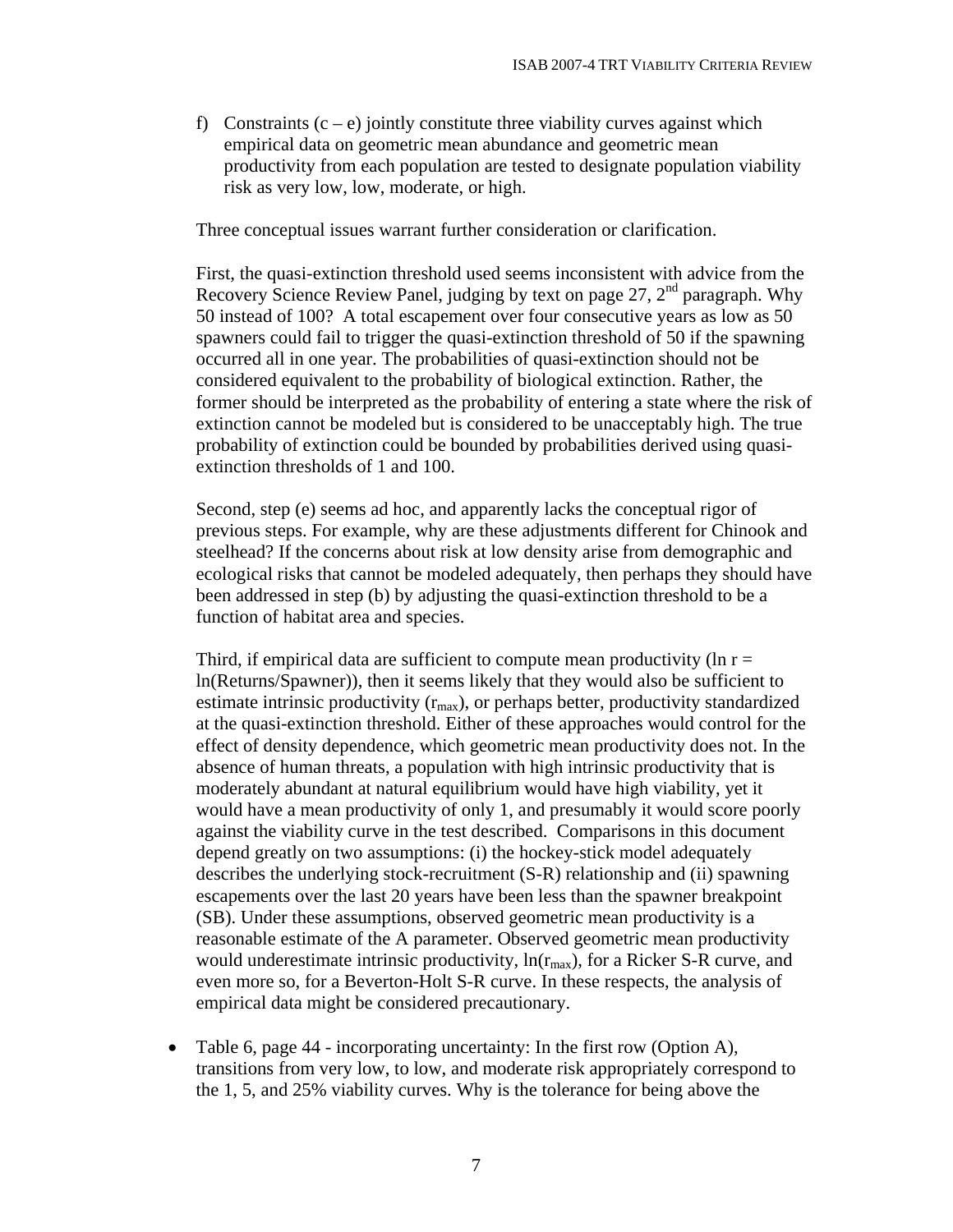<span id="page-9-0"></span>relevant viability curve relaxed to <50% probability for the moderate risk category, when it had been defined as <85% for the other two categories?

- Page 58 discusses whether phenotypic change is deleterious versus adaptive. This discussion warrants special care as it is ripe for "misinterpretation" or downright hand-waving.
- Table 13, page 62 risk associated with change in genetic variation: The logic for including this factor is reasonable, but in the end, is anything accomplished by adding a metric for which absolute thresholds cannot be assigned? If the distinction between no, low, or moderate change in genetic variation can only be judged uniquely for each case, then why not skip the metric and judge risk level directly based on the underlying concerns?

#### *2. Implementation Issues*

Can the criteria be assessed using the types of data that are, or could reasonably be, collected for the Interior Columbia River Salmonid ESUs?

The types of data required to complete this exercise certainly exist for at least some of the populations; however, whether the data available for all populations are extensive enough for valid application needs to be addressed.

The criteria will be challenging to implement, and knowledge gaps will likely preclude full quantitative application. Even so, provided the conceptual framework is sound, the criteria will likely have considerable value as a checklist to ensure:

- broad consideration of potential risk factors
- consistency across populations and ESUs
- transparency
- documentation of professional judgements
- a basis for recommending further work to address knowledge gaps

#### *3. Clarity of Writing Issues*

Is the report clearly written?

The greatest problem with the present document is a lack of clarity in some sections. Many sections are very well written, but some sections are confusing and difficult to read because of awkward writing style and extensive use of undefined jargon and undefined acronyms. This is particularly true in the early sections of the document where terminology and abbreviations are used before they have been explained. This practice makes reading and comprehension unnecessarily difficult. There are also a number of typos, several missing references, and at least one incorrectly numbered figure. A list of some of the editorial deficiencies we encountered is provided below.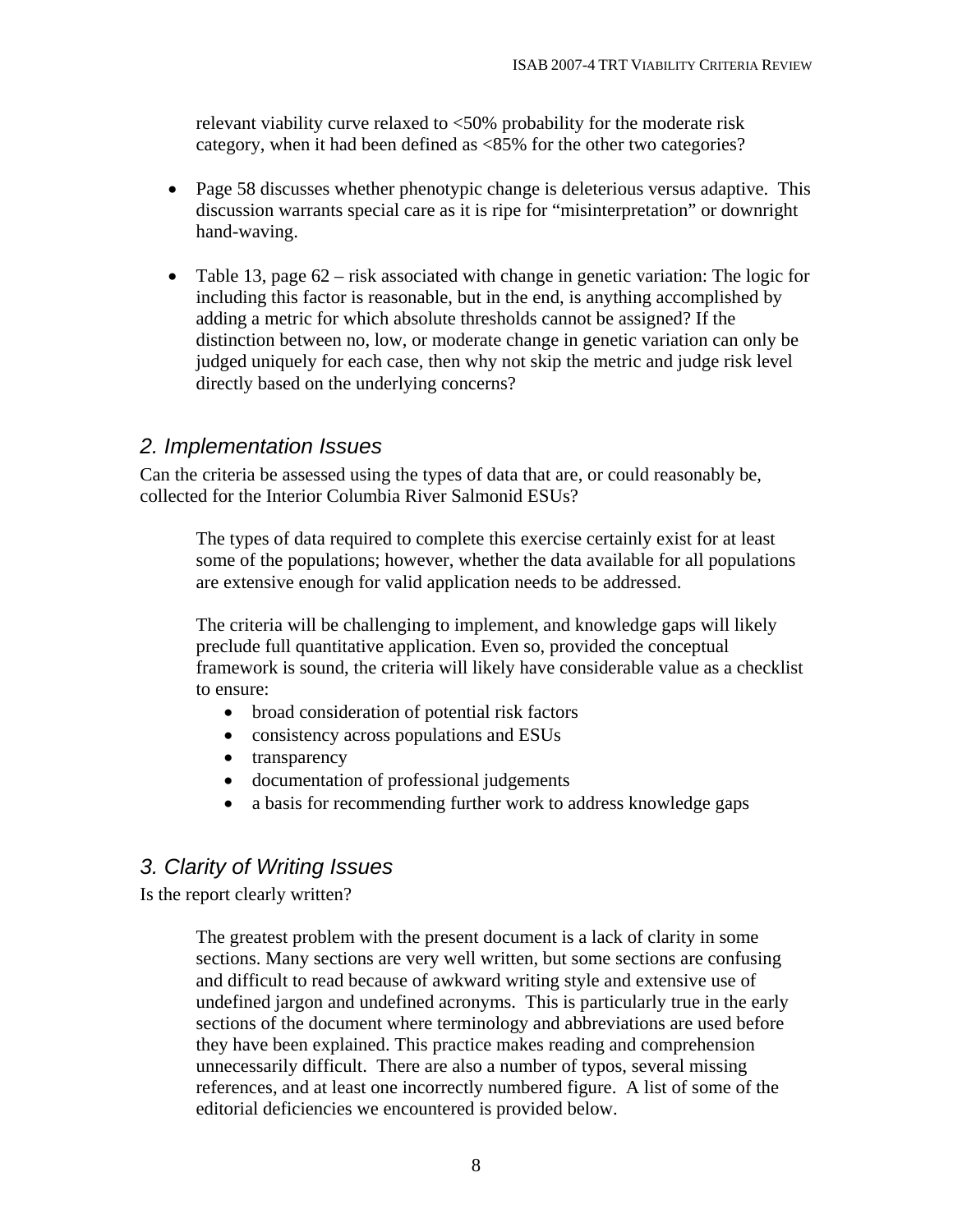<span id="page-10-0"></span>The flow charts in Figures 9, 10, 14 are very effective for illustrating the use of metrics to evaluate risk under each criterion; the document might be improved by using flow charts rather than tables wherever possible for other criteria.

Are the methods described in sufficient detail for a reader to understand and replicate what was done?

For the most part the approach is described sufficiently well for readers to be able to understand and successfully carry out the process. There does need to be some clarification of the method used for adapting the viability curves with respect to spawning and rearing habitat.

Are the assumptions and uncertainties about the analyses clearly described?

The authors seem to have worked quite hard to address the issues of transparency, explicitly laying out assumptions, and providing for uncertainties both in science and data.

Overall, from a scientific point of view, this report is in good order. It does need a substantial amount of editing, but there seem to be no major issues beyond improving the clarity.

#### **References**

ISAB. 2003. ISAB Comments on Draft NOAA Technical Recovery Team Documents Identifying Independent Salmonid Populations Within Evolutionarily Significant Units.

ISAB. 2007a. Climate Change Impacts on Columbia River Basin Fish and Wildlife.

ISAB. 2007b. Human Population Impacts on Columbia River Basin Fish and Wildlife.

NRC. 1995. Science and the Endangered Species Act. Committee on scientific issues in the endangered species act. Commission on Life Sciences. National Research Council. National Academy Press. 271p.

## **Specific Comments on Report Presentation**

- **Key Uncertainties** identified in report (could these be summarized in the M&E section along with those listed) and highlight immediate, ongoing, or future research needs:
	- o Page 9: "We do not have sufficient information on movement or exchange rates among ICB populations to directly model MPGs or ESUs as metapopulations."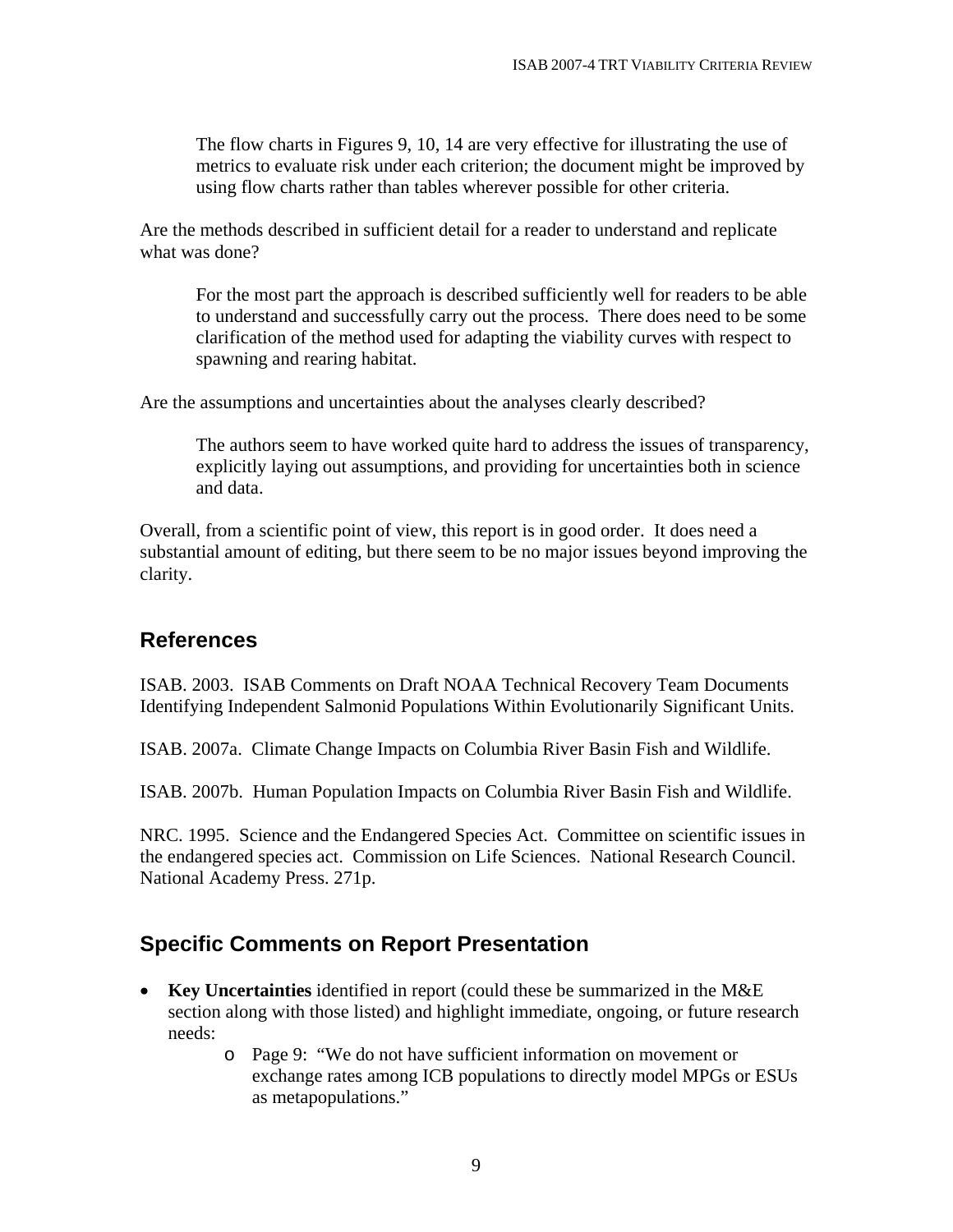- o Page17: "We hypothesize that the increased protection against catastrophic loss provided by ….independent populations within an ESU."
- o Page 22: "More detailed information on the spatial structure of the Stanley Basin…efforts progress."
- o Page 27: "The impact of repeated parent spawning years …is a major uncertainty."
- o Page 32: "We encourage the development of metrics at other life stages, including juvenile productivity."
- o Page 48: "There is a good deal of uncertainty…population and metapopulation viability."
- o Page 51: "Future monitoring should be structured to assess occupancy more rigorously."
- *Page 2, 1<sup>st</sup> paragraph*: MPG not defined (until page 4).
- *Page 9, viability criteria for MPGs*: clarity could be improved by numbering the paragraph headings to link text description to bullets.
- *Page 9, last paragraph*: Ruckelshaus et al. (2003, 2004) not in references.
- *Page 10, 2<sup>nd</sup> paragraph*: Maintained population not defined (until page 11).
- *Page 10, 3rd paragraph*: add "required" to read "achieving viability goals for the *required* minimum number of populations…"
- *Page 14, 1st sentence of text*: add "Salmon" to read "*Salmon* ESUs that contain only one MPG…" The statement is not generally true (across species) but is likely true for salmon.
- *Page 16, 2<sup>nd</sup> paragraph*: viability curves not yet defined;
	- o also not clear why spawners would be more directly linked to population genetic characteristics and demographics than other life history stages. Presumably the main reason for focusing on spawners is that populations are completely segregated at that time and *population identification is unambiguous.*
- *Page 16, last two paragraphs:* awkward and unclear.
	- o What is "historical *intrinsic* potential"? Why not just historic potential? (needs definition at first use)
	- o Description of weighting scheme for habitat is complicated and unclear. Isn't the metric simply the summed estimate of spawning area weighted by quality?
	- o Last sentence, continuing on next page, seems incomprehensible.
- *Page 17, 2nd paragraph*: Not clear what the two methods are.
	- o Use "spawning areas" instead of "production areas"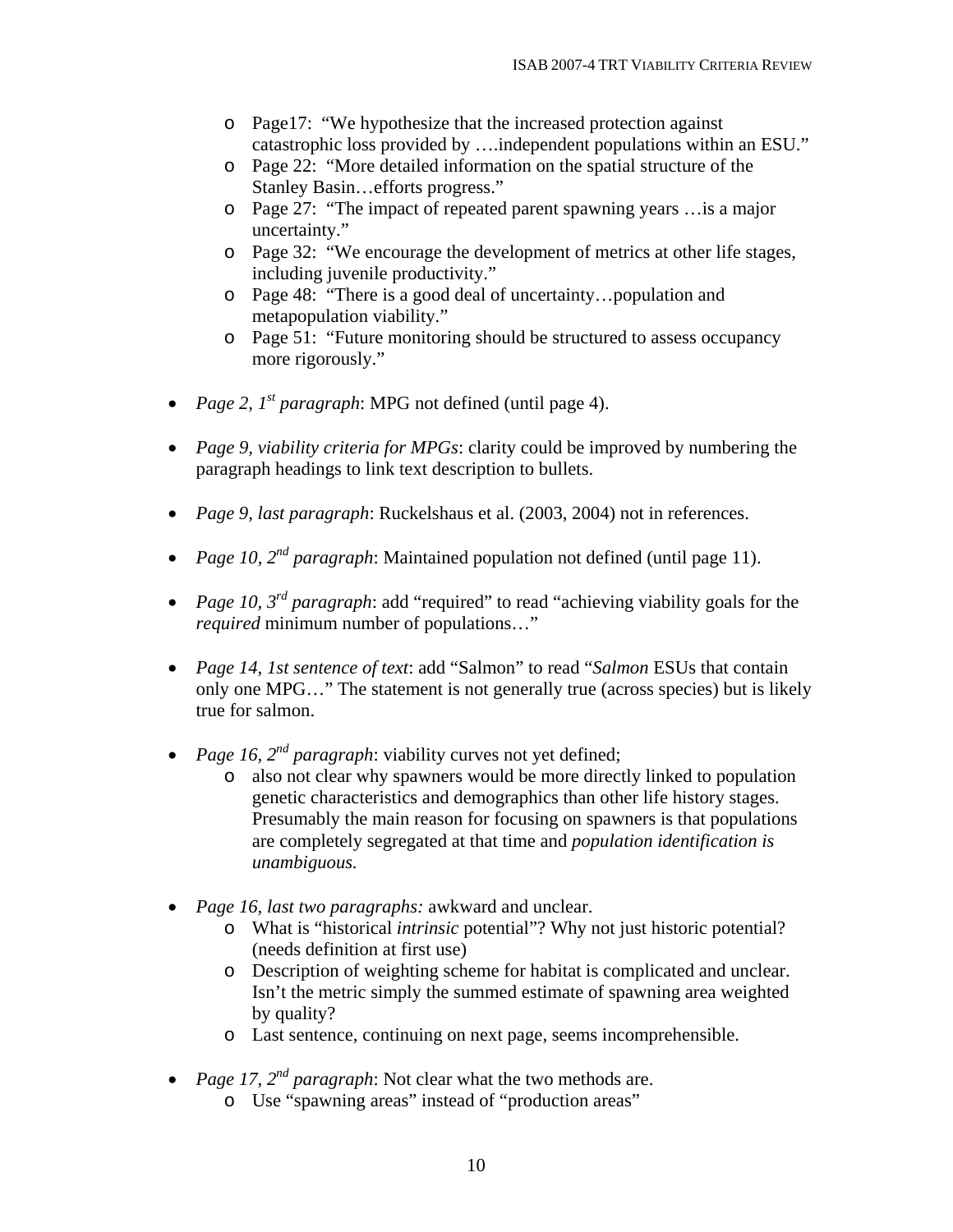- o Add "no fewer than" to read "to support *no fewer than* 50 spawners…"
- o add a sentence to clarify that branches were further classified as major or minor.
- *Page 17, last paragraph*: could improve clarity of last sentence by rephrasing to read "...assigned to a size category based on the weighted sum of spawning habitat and given a complexity rating based on the historic spatial configuration of spawning habitat…"
- *Page 18, Table 2a*: does (ext) after Asotin = extirpated? Are ratings based on current status, some running average, or other?
- *Table 2*: Define MaSA and MiSA.
- *Page 22, 1st and 3rd paragraph*: awkward and confusing.
- *Page 22, last paragraph*: Why is there no mention of kokanee in Redfish Lake and their relationship to sockeye salmon?
- *Page 23, bottom*: The text here and in Appendix A is confusing because only the variable terms "productivity" and "abundance" are used without indicating how they relate to parameters of the underlying population dynamics model. It seems that the viability curve describes the combinations of INTRINSIC productivity (parameter A in the hockey stick model) and abundance AT CARRYING CAPACITY (parameter SB in the hockey stick model) that provide an adequate probability of persistence.
- *Page 27, last paragraph*: QET value is missing.
- *Page 42, first two paragraphs*:
	- o Description is awkward and seems unnecessarily complicated. Perhaps it would be simpler to state that recent estimates of population parameters for the population in question must satisfy 3 conditions: (1) geometric mean abundance must exceed the corresponding minimum abundance threshold, (2) intrinsic productivity and carrying capacity must exceed thresholds defined by the corresponding viability curve. Then the discussion can focus on how the population parameters are estimated.
	- o delete "intrinsic" in "However, as stocks approach rebuilding target levels, direct estimates of *intrinsic* productivity can be affected by carrying capacity." Intrinsic productivity is not affected by carrying capacity.
- *Page 42, last paragraph*: Several sentences repeated verbatim from page 26.
- *Page 48. 1st full paragraph*: Last two sentences are awkward and vague; the meaning of "conditions expressed by natural-origin fish" is unclear.